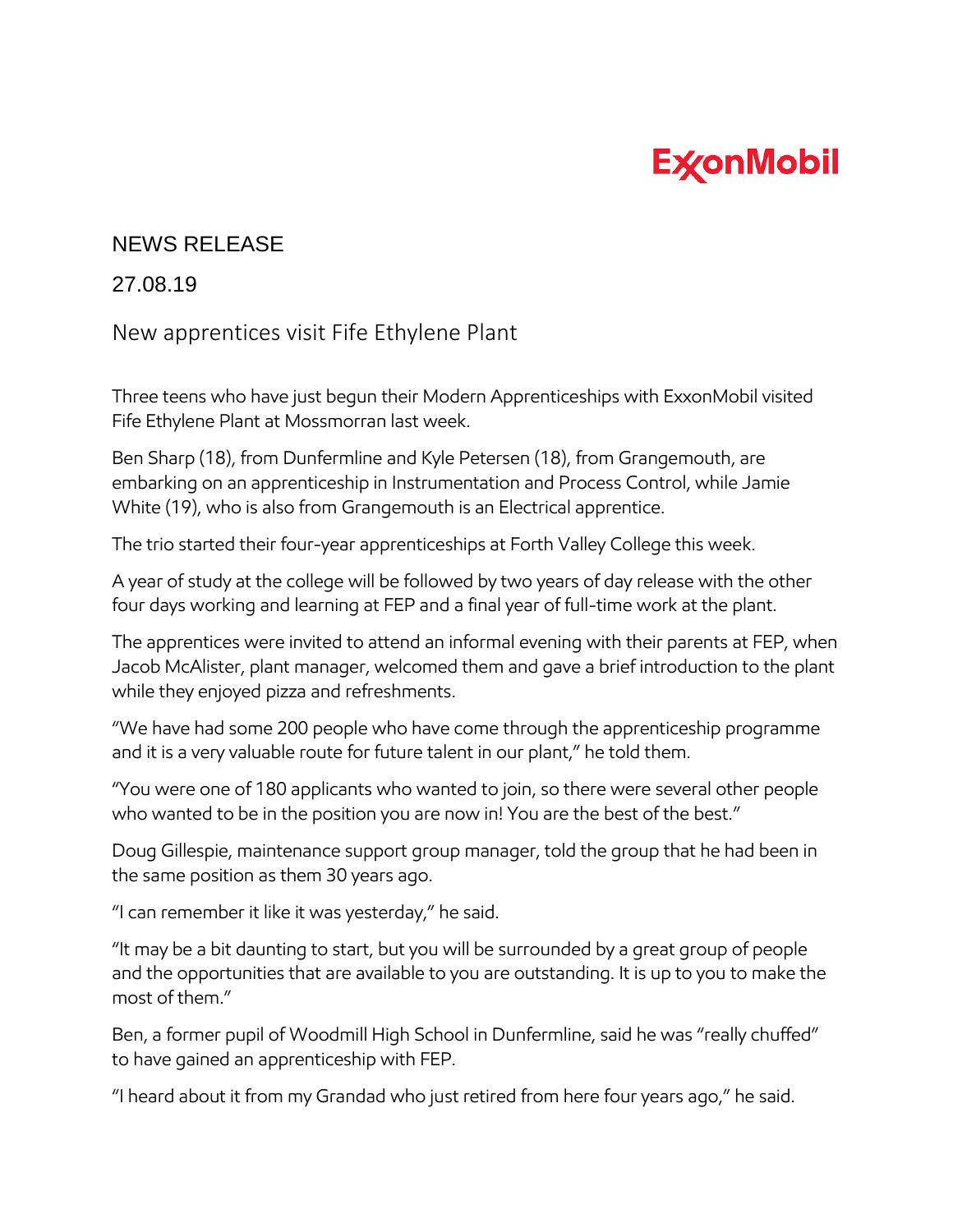"I had applied last year but I didn't get in, so when I got in this year I felt very proud of myself.

"I am looking forward to working hard and learning lots of new things."

Dad Brian added: "I am very proud of him. Getting the opportunity to work at a place like this will be amazing for him."

Kyle Petersen, who went to Grangemouth High School, was on holiday in Lanzarote when he found out he had been successful.

"I was on the balcony of our hotel and I actually missed the call, but I phoned back and got told the good news. I was delighted and it really made my holiday," he said.

"I can't wait to get started. I hope if I work hard during my apprenticeship that I will have a good chance of joining ExxonMobil permanently."



Jamie, who is also a former Grangemouth High pupil, said: "I am over the moon.

"I've always wanted to learn a trade and I think this is the best way of doing it because you can learn the job while studying. It's like a dream come true and I would love to get a fulltime job at FEP."

Mum Julie added: "I am so happy for him. I walked in one lunchtime and found him with a huge smile on his face and he said he had got the apprenticeship.

"I worked in the oil and gas industry a while ago and I am glad Jamie is coming here."